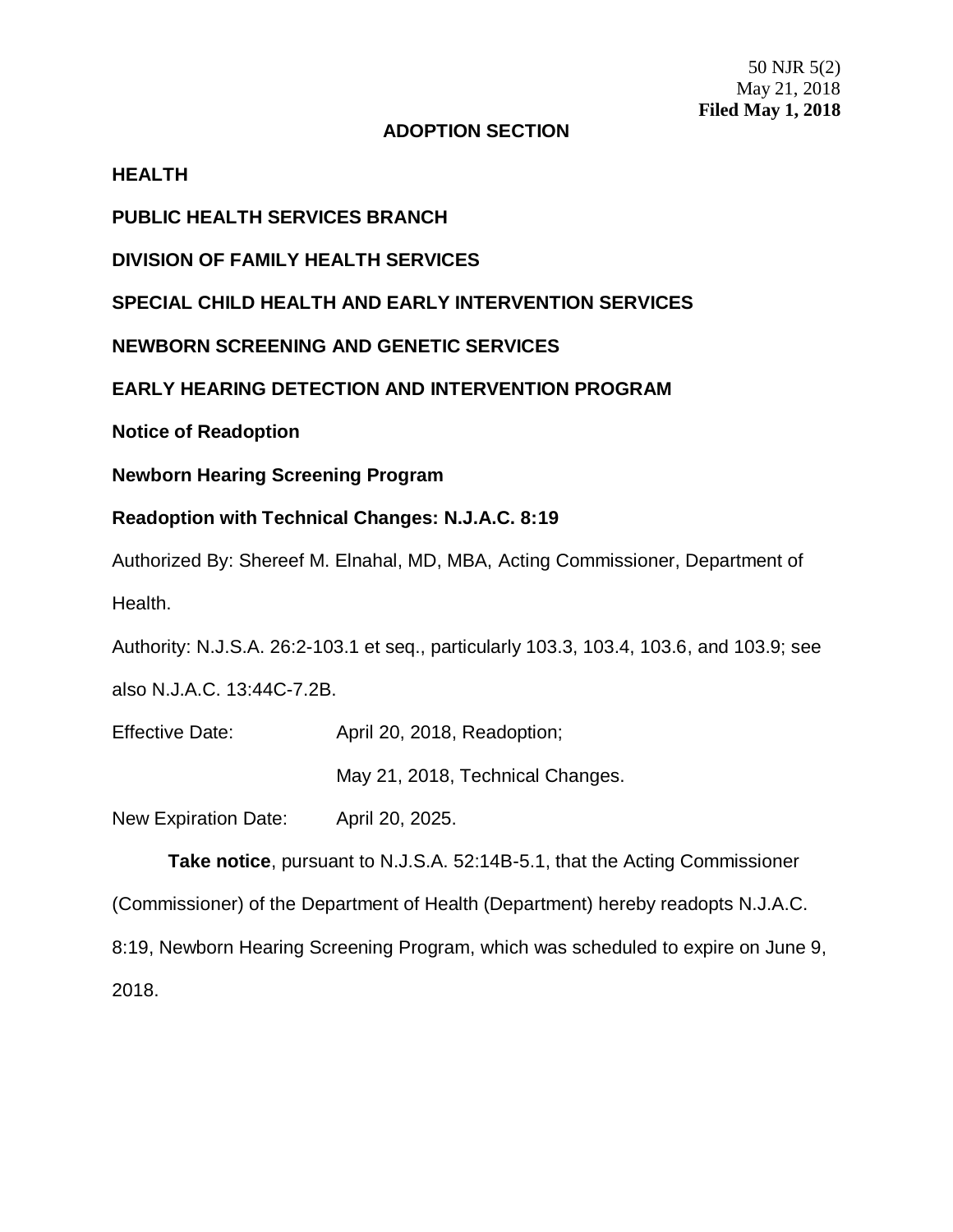N.J.A.C. 8:19 implements N.J.S.A. 26:2-103.1 et seq., which obliges the Department to establish a program of universal screening of newborns for hearing loss and monitoring of certain infants for late-onset hearing loss.

N.J.A.C. 8:19-1.1 establishes definitions. N.J.A.C. 8:19-1.2 establishes standards for hearing development literature supplied to parents. N.J.A.C. 8:19-1.3 establishes standards for universal newborn hearing screening. N.J.A.C. 8:19-1.4 establishes standards for screening transferred infants' hearing. N.J.A.C. 8:19-1.5 establishes standards for personnel performing newborn hearing screening. N.J.A.C. 8:19-1.6 establishes standards for reporting by means of the Electronic Birth Certificate. N.J.A.C. 8:19-1.7 establishes standards for exemptions from screening. N.J.A.C. 8:19- 1.8 establishes standards for the monitoring of infants who are at high risk for late-onset hearing loss based on the presence of certain high-risk indicators. N.J.A.C. 8:19-1.9 establishes standards for hearing screening follow-up activities. N.J.A.C. 8:19-1.10 establishes procedures for conduct and reporting of newborn hearing screening and follow-up. N.J.A.C. 8:19-1.11 establishes standards for documenting and reporting diagnosed hearing loss. N.J.A.C. 8:19-1.12 establishes standards for the Department's establishment of a central newborn hearing registry. N.J.A.C. 8:19-1.13 reiterates the confidentiality of reports made to the Department. N.J.A.C. 8:19-1.14 reiterates the non-liability of any entity that provides confidential information to the Department for the purposes of the Newborn Hearing Screening Program.

The Department is informed and believes that the Joint Committee on Infant Hearing (JCIH) soon will issue an update to the 2007 JCIH Position Statement, which N.J.A.C. 8:19 incorporates by reference, as amended and supplemented. Therefore,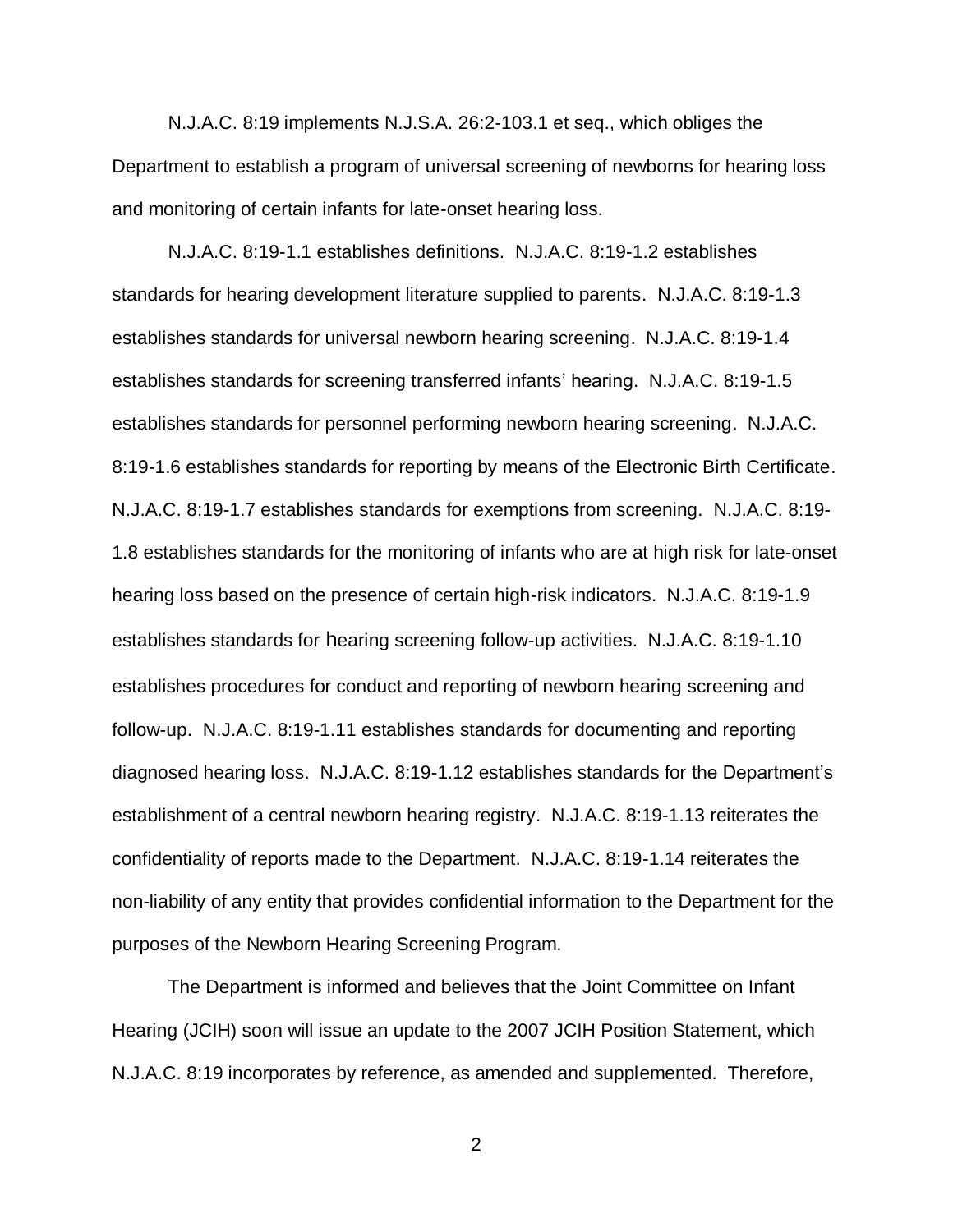while an update to the 2007 JCIH Position Statement, upon its issuance, would apply to the regulated community, it is likely that the Department would need to review the update to determine whether revision of N.J.A.C. 8:19 is necessary to ensure that the procedures therein for newborn hearing screening are consistent with changed JCIH recommendations that the update may contain. Following the conclusion of this review, the Department would expect to develop a rulemaking to implement indicated changes to N.J.A.C. 8:19 to ensure that it corresponds to updated JCIH recommendations. The Department would file this rulemaking with the Office of Administrative Law for processing in the ordinary course.

However, as the JCIH has yet to issue an update to the 2007 JCIH Position Statement, the required review and attendant rulemaking activity would not be concluded prior to the expiration of existing N.J.A.C. 8:19. The Acting Commissioner has reviewed existing N.J.A.C. 8:19 and determined that the existing chapter remains necessary, proper, reasonable, efficient, and understandable, and responsive to the purposes for which the Department originally promulgated it, as amended and supplemented over time, and should be readopted. Therefore, pursuant to N.J.S.A. 52:14B-5.1.c(1), N.J.A.C. 8:19 is readopted and shall continue in effect for seven years.

The Department is making technical changes at N.J.A.C. 8:19-1.1 to reflect the reorganization and renaming of the Department pursuant to N.J.S.A. 26:1A-2.1 and to update contact information and references to publications that the chapter incorporates by reference, as amended and supplemented.

**Full text** of the technical changes follows (additions indicated in boldface **thus**; deletions indicated in brackets [thus]):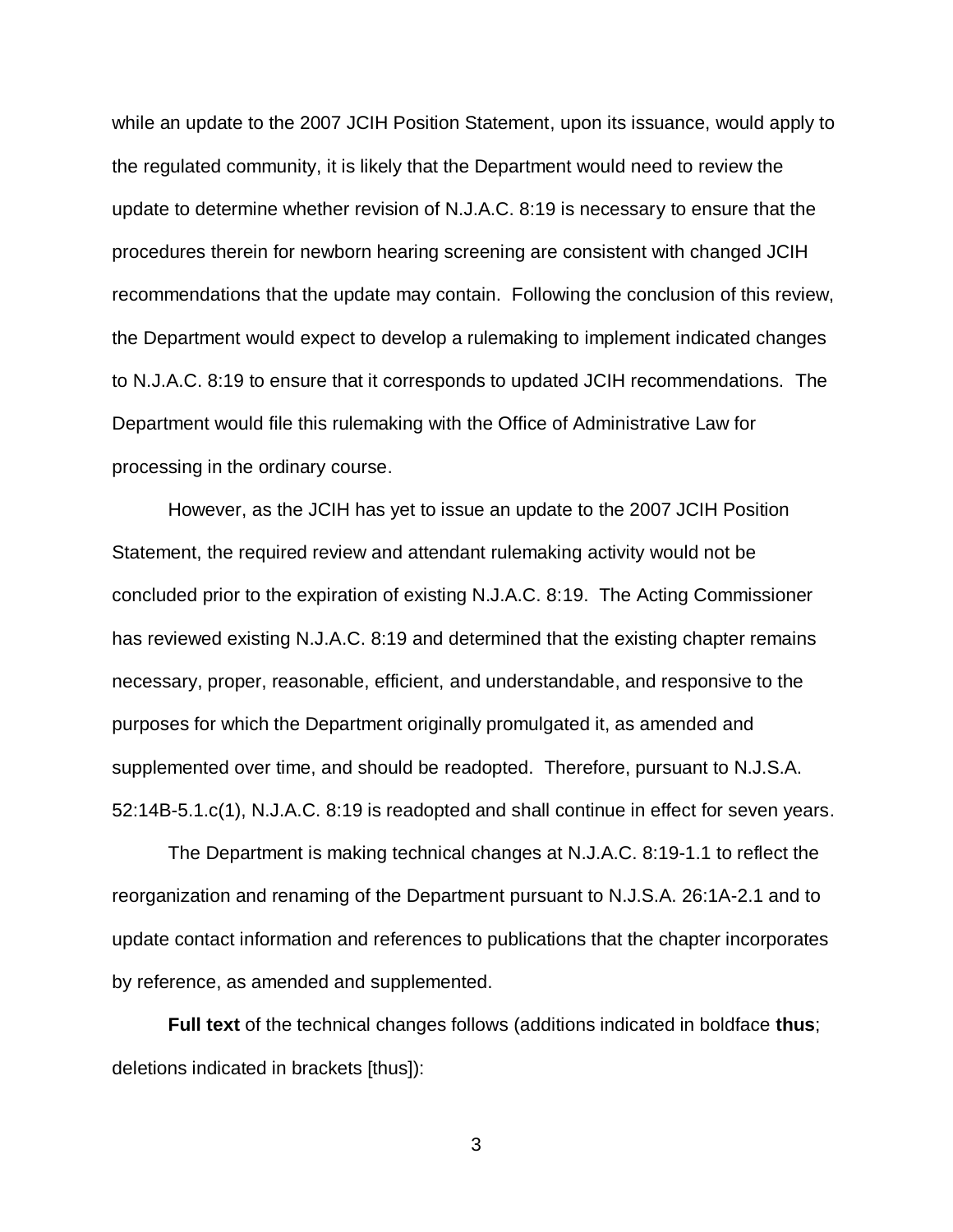#### SUBCHAPTER 1. NEWBORN HEARING SCREENING

#### 8:19-1.1 Definitions

The following words and terms, when used in this chapter, have the following meanings unless the context clearly indicates otherwise:

…

"Commissioner" means the Commissioner of Health [and Senior Services].

…

"Department" means the Department of Health [and Senior Services].

…

"JCIH Position Statement" means the "Year 2007 Position Statement: Principles and Guidelines for Early Hearing Detection and Intervention Programs," of the Joint Committee on Infant Hearing (JCIH), incorporated herein by reference, as amended and supplemented, published in Pediatrics, Vol. 120, No. 4, pp. 898-921 (October 2007), **which is** available [by writing to]**:**

**1. From** the American Academy of Pediatrics, [141 Northwest Point] **345 Park** Blvd., [Elk Grove Village] **Itasca**, IL [60007-1098] **60143**, telephone: [(888) 227-1770,] **(800) 433-9016 and (630) 626-6000, telefacsimile: (847) 434-8000, website: https://www.aap.org;** [and available for download from]

**2. From** the JCIH website at http://www.jcih.org[, and from the American Academy of Pediatrics website at

http://pediatrics.aappublications.org/cgi/content/fuIl/120/4/898,]**;** and [available upon]